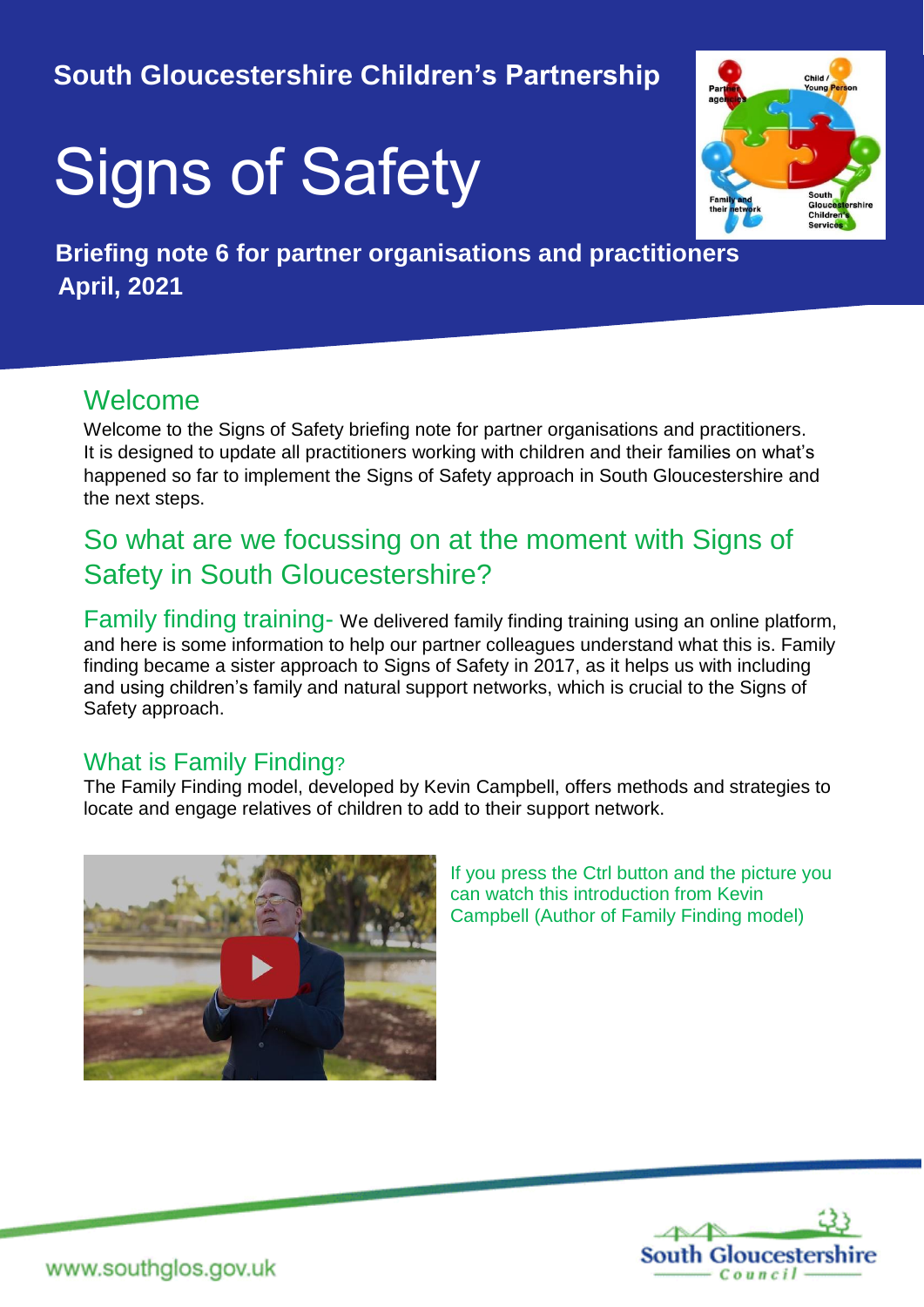The goal of Family Finding is to connect each child with a family, so that every child may benefit from the lifelong connections that only a family provides. This approach is for all children, whether they are living with their birth parents or are a child looked after.

Core beliefs inherent in this approach are:

1) Every child has a family, and they can be found if we try

2) Loneliness can be devastating, even dangerous, and is experienced by most children looked after

3) A meaningful connection to family helps a child develop a sense of belonging, and 4) The single factor most closely associated with positive outcomes for children is meaningful, lifelong connections to family.

At the heart of the model is the belief that every child has a family and we can find them if we try and so there's never a time that we should be practicing child protection without a family/community/network at the table.

Kevin says Signs of Safety is the only model in the world that closely aligns with Family Finding because, by design, it puts children and families at the centre of the work of constructing safety in their lives. As with Family Finding, this becomes the priority – not the delivery of services – and when we construct robust networks, they do the majority of the work of healing and providing for safety for the children.

"Our purpose in Family Finding is to restore the opportunity to be unconditionally loved, to be accepted, and to be safe in a community and a family."

- Kevin Campbell

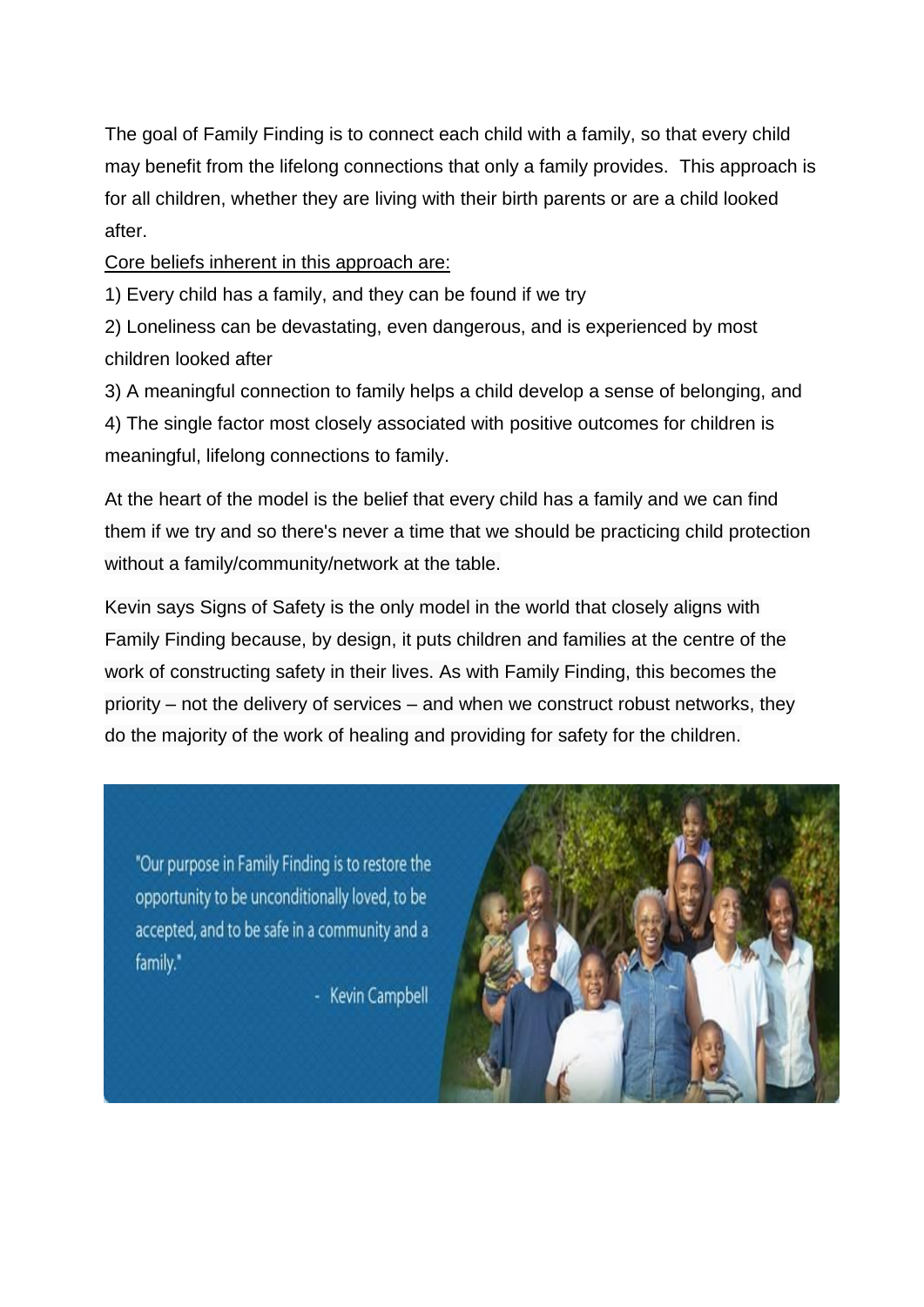# Learning

#### New Signs of Safety bitesize sessions

Launch of skills bitesize workshops to support staff and colleagues in partner agencies to focus on the individual tools and skills of the Signs of Safety approach. Starting from April 2021, we will be delivering Bitesize sessions (1 hour 30 minutes) on the topics listed below which can be booked onto via the learning and development site.

- Creating Safety/wellbeing plans with families
- Using words and pictures
- Building on families strengths (Using Appreciative Inquiry with families)
- Finding families networks

### Signs of Safety training for partners

To help our partner agencies understand the way we work with children, young people and families in South Gloucestershire, we have been offering Signs of Safety awareness for partners (3 hours) and Signs of Safety in practice for partners (3 hours) courses.



We have been delivering these sessions since January 2016 and here is some more information about the courses

Signs of Safety Awareness for partner's session (AM)

This session is designed for workers who need to know about the use of the Signs of Safety framework in the council and partner agencies, and understand the basic concepts of Signs of Safety to assist them in their job role. This 3-hour session is

relevant to employees who: - will not be using the Signs of Safety approach directly with families, but will see it in practice and need to understand its simplest form - need an introduction to the approach before they go on to do more specific role-relevant training. These half-day workshops are provided at no charge to South Gloucestershire Children's Partnership partner agencies. There are 24 spaces on each course.

The dates this course is running in South Gloucestershire are:

19<sup>th</sup> March 2021, 18<sup>th</sup> May 2021, 6th July 2021, 20<sup>th</sup> September 2021, 25<sup>th</sup> November 2021, 25<sup>th</sup> January 2022, 24<sup>th</sup> March 2022.

If an employee needs to learn more about using the Signs of Safety model in their job role, they will also want to book themselves onto a 'Signs of Safety in Practice for partners' session. These run regularly during afternoons on the same days as the morning 'awareness' session. Delegates need to book on those afternoon sessions separately.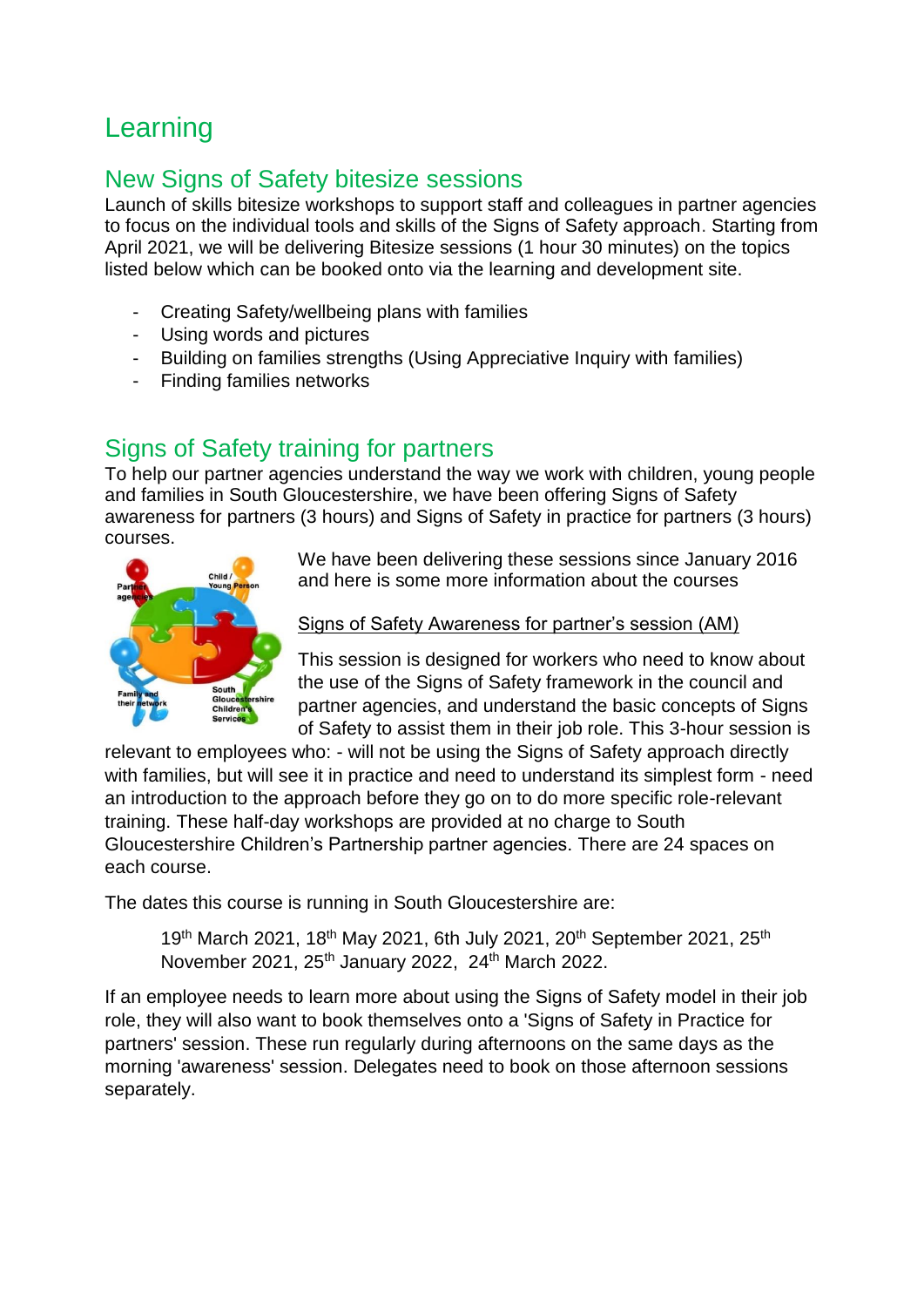#### Signs of Safety in practice for partner's session (PM)

Delegates must have already attended the Signs of Safety Awareness session before booking on this workshop. They can either have done that on an earlier date or by attending the morning of this course date.

This 'SoS in practice for partners' session offers the opportunity to explore and practice the model. It is aimed at the Safeguarding Lead within a single setting, team or organisation: employees actively involved in assessments, CP Conferences, Children in Need meetings, such as Designated CP Leads in Schools, relevant operational managers or practitioners in Early Years settings, Health and the voluntary sector. Following the course those practitioners will want to think about how they then ensure others in their work-setting get a basic awareness of Signs of Safety, for example via a short internal cascade meeting for key staff etc. These half-day workshops are provided at no charge to South Gloucestershire Children's Partnership partner agencies.

The dates this course is running in South Gloucestershire are:

19<sup>th</sup> March 2021, 18<sup>th</sup> May 2021, 6th July 2021, 20<sup>th</sup> September 2021, 25<sup>th</sup> November 2021, 25<sup>th</sup> January 2022, 24<sup>th</sup> March 2022.

Recent feedback summary from January 2021 course:

Great reflective piece of work. Mapping exercise - encouraging critical thinking

Structuring interactions with a focus on positive outcomes; asking the right questions

Taking time and looking at a situation through the lens of the child

Different ways to elicit pupil voice. To use the tools provided.

Reinforcement of skills and sharing of new (to me) resources.

Signs of safety mapping was an insightful exercise and good way to focus work with children. Useful tools to use with children.

Focus on the strengths/positives, think more objectively, the effectiveness of the tools used. Very interesting, storyboards.

The questions to ask to help fill in the SoS form - helps family 'zero in' on what's important rather than just asking broad 'what are you worried about' etc. Makes the conversation flow better

Use of questioning, very good examples of a variety of tools to capture the child's voice

A great introduction into the Signs of Safety framework.

A good awareness of the types of questions that will help me identify ways to support individual families.

**Please see South Gloucestershire Learning and Development site to read about the courses and book onto future courses. [Please click here to look at Signs of](https://learning.southglos.gov.uk/courses/bookings/default.asp?ds=1&keyword=signs+of+safety&curpage=1)  [Safety courses](https://learning.southglos.gov.uk/courses/bookings/default.asp?ds=1&keyword=signs+of+safety&curpage=1)**